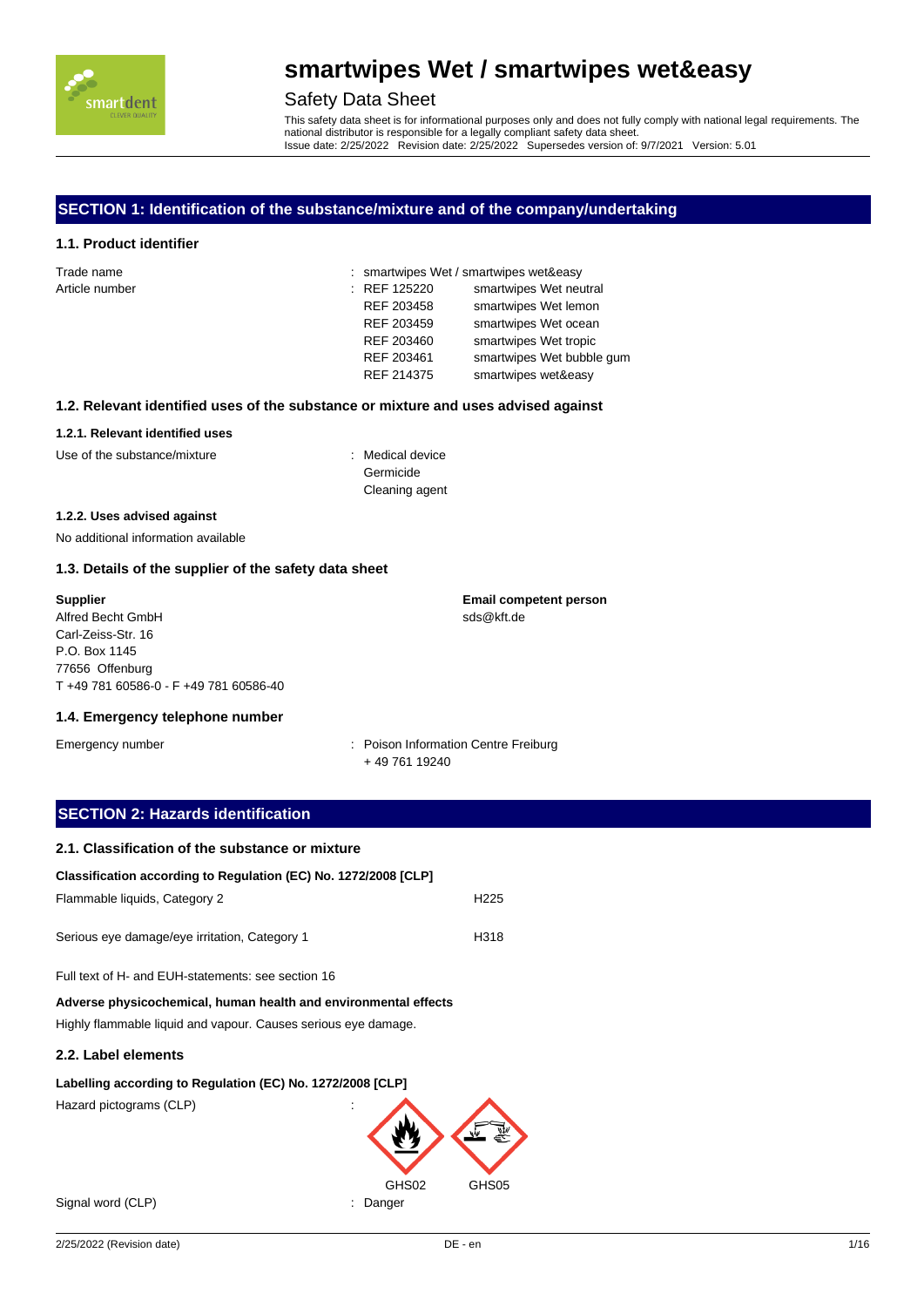## Safety Data Sheet

This safety data sheet is for informational purposes only and does not fully comply with national legal requirements. The national distributor is responsible for a legally compliant safety data sheet.

| Contains                       | n-propanol                                                                           |
|--------------------------------|--------------------------------------------------------------------------------------|
| Hazard statements (CLP)        | : H225 - Highly flammable liquid and vapour.                                         |
|                                | H318 - Causes serious eye damage.                                                    |
| Precautionary statements (CLP) | : P210 - Keep away from heat, hot surfaces, sparks, open flames. No smoking.         |
|                                | P280 - Wear eye protection.                                                          |
|                                | P305+P351+P338 - IF IN EYES: Rinse cautiously with water for several minutes. Remove |
|                                | contact lenses, if present and easy to do. Continue rinsing.                         |
|                                | P310 - Immediately call a POISON CENTER, a doctor.                                   |

### **2.3. Other hazards**

PBT: not relevant – no registration required

vPvB: not relevant – no registration required

Contains no PBT/vPvB substances ≥ 0.1% assessed in accordance with REACH Annex XIII

| Component                                    |                                                                                                                                                                                 |
|----------------------------------------------|---------------------------------------------------------------------------------------------------------------------------------------------------------------------------------|
| Ethanol (64-17-5)                            | This substance/mixture does not meet the PBT criteria of REACH regulation, annex XIII<br>This substance/mixture does not meet the vPvB criteria of REACH regulation, annex XIII |
| n-propanol (71-23-8)                         | This substance/mixture does not meet the PBT criteria of REACH regulation, annex XIII<br>This substance/mixture does not meet the vPvB criteria of REACH regulation, annex XIII |
| butanone (78-93-3)                           | This substance/mixture does not meet the PBT criteria of REACH regulation, annex XIII<br>This substance/mixture does not meet the vPvB criteria of REACH regulation, annex XIII |
| didecyldimethylammonium chloride (7173-51-5) | This substance/mixture does not meet the PBT criteria of REACH regulation, annex XIII<br>This substance/mixture does not meet the vPvB criteria of REACH regulation, annex XIII |

## **SECTION 3: Composition/information on ingredients**

#### **3.1. Substances**

Not applicable

#### **3.2. Mixtures**

Comments : Cleaning agent

| <b>Name</b>                                                                                                                     | <b>Product identifier</b>                                             | %                 | <b>Classification according to</b><br><b>Regulation (EC) No. 1272/2008</b><br>[CLP]                                                                           |
|---------------------------------------------------------------------------------------------------------------------------------|-----------------------------------------------------------------------|-------------------|---------------------------------------------------------------------------------------------------------------------------------------------------------------|
| Ethanol<br>substance with national workplace exposure limit(s)<br>(DE)                                                          | CAS-No.: 64-17-5<br>EC-No.: 200-578-6<br>EC Index-No.: 603-002-00-5   | $\geq 25 - 50$    | Flam. Liq. 2, H225<br>Eye Irrit. 2, H319                                                                                                                      |
| n-propanol                                                                                                                      | CAS-No.: 71-23-8<br>EC-No.: 200-746-9<br>EC Index-No.: 603-003-00-0   | $\ge 5 - < 10$    | Flam. Liq. 2, H225<br>Eye Dam. 1, H318<br>STOT SE 3, H336                                                                                                     |
| butanone<br>substance with national workplace exposure limit(s)<br>(DE); substance with a Community workplace<br>exposure limit | CAS-No.: 78-93-3<br>EC-No.: 201-159-0<br>EC Index-No.: 606-002-00-3   | $\geq 0.25 - 1.1$ | Flam. Lig. 2, H225<br>Eye Irrit. 2, H319<br>STOT SE 3, H336                                                                                                   |
| didecyldimethylammonium chloride                                                                                                | CAS-No.: 7173-51-5<br>EC-No.: 230-525-2<br>EC Index-No.: 612-131-00-6 | < 0.1             | Acute Tox. 3 (Oral), H301 (ATE=264<br>mg/kg bodyweight)<br>Skin Corr. 1B, H314<br>Eye Dam. 1, H318<br>Aquatic Acute 1, H400 (M=10)<br>Aquatic Chronic 2, H411 |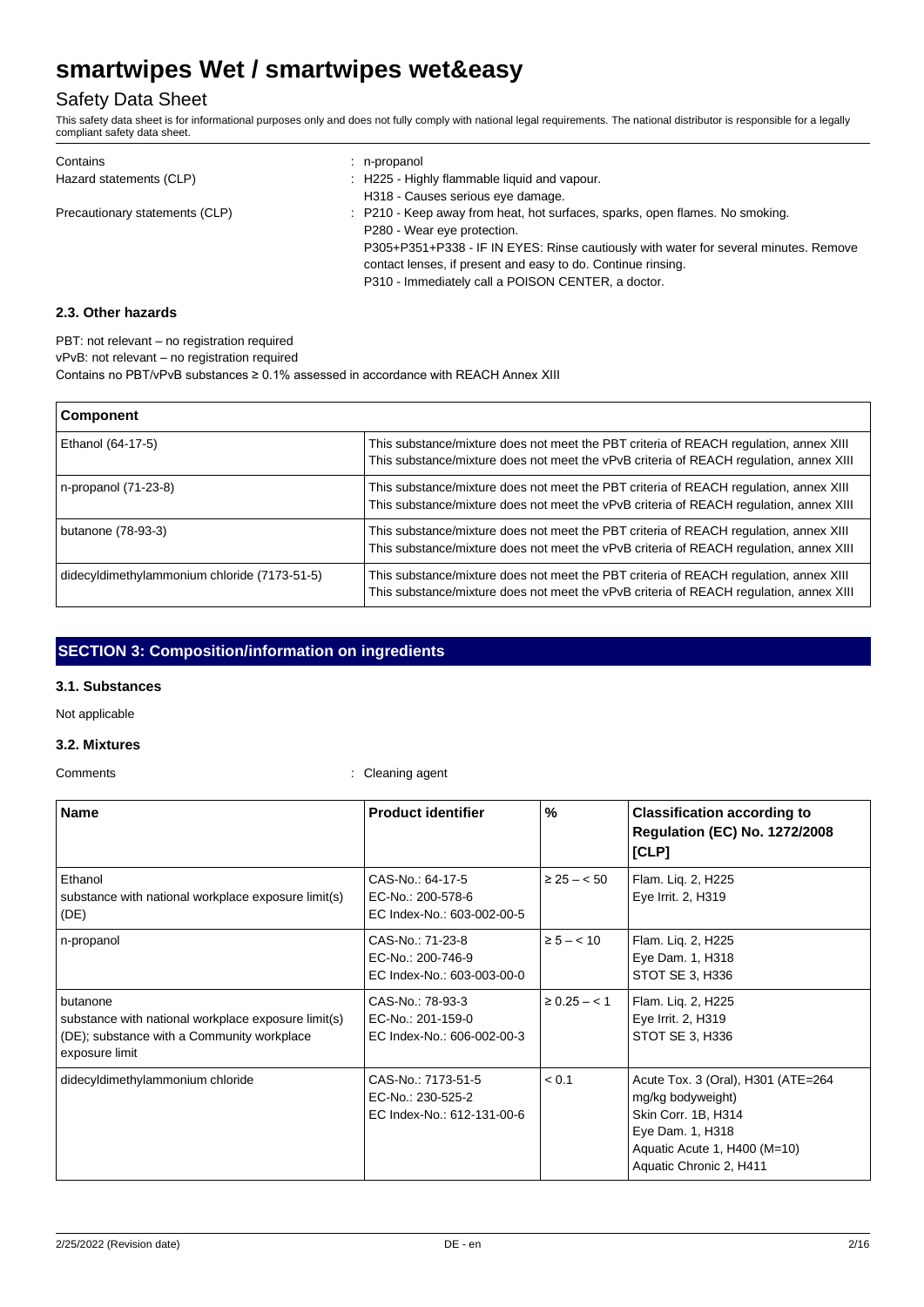## Safety Data Sheet

This safety data sheet is for informational purposes only and does not fully comply with national legal requirements. The national distributor is responsible for a legally compliant safety data sheet.

| Specific concentration limits: |                                                                     |                                      |
|--------------------------------|---------------------------------------------------------------------|--------------------------------------|
| <b>Name</b>                    | <b>Product identifier</b>                                           | <b>Specific concentration limits</b> |
| Ethanol                        | CAS-No.: 64-17-5<br>EC-No.: 200-578-6<br>EC Index-No.: 603-002-00-5 | ( 50 ≤C < 100) Eye Irrit. 2, H319    |

Full text of H- and EUH-statements: see section 16

## **SECTION 4: First aid measures**

## **4.1. Description of first aid measures**

| 4.2. Most important symptoms and effects, both acute and delayed |                                                                                               |
|------------------------------------------------------------------|-----------------------------------------------------------------------------------------------|
| First-aid measures after ingestion                               | : Call a poison center or a doctor if you feel unwell.                                        |
|                                                                  | to do. Continue rinsing. Call a physician immediately.                                        |
| First-aid measures after eye contact                             | : Rinse cautiously with water for several minutes. Remove contact lenses, if present and easy |
| First-aid measures after skin contact                            | : Rinse skin with water/shower. Take off immediately all contaminated clothing.               |
| First-aid measures after inhalation                              | : Remove person to fresh air and keep comfortable for breathing.                              |
| First-aid measures general                                       | : When in doubt or if symptoms are observed, get medical advice.                              |

Symptoms/effects after eye contact : Serious damage to eyes.

### **4.3. Indication of any immediate medical attention and special treatment needed**

Treat symptomatically.

| <b>SECTION 5: Firefighting measures</b>                                             |                                                                                                                                                                                                   |
|-------------------------------------------------------------------------------------|---------------------------------------------------------------------------------------------------------------------------------------------------------------------------------------------------|
| 5.1. Extinguishing media                                                            |                                                                                                                                                                                                   |
| Suitable extinguishing media                                                        | : Use extinguishing media appropriate for surrounding fire. Water spray. Dry powder. Foam.<br>Carbon dioxide.                                                                                     |
| Unsuitable extinguishing media                                                      | : Strong water jet.                                                                                                                                                                               |
| 5.2. Special hazards arising from the substance or mixture                          |                                                                                                                                                                                                   |
| Fire hazard<br>Explosion hazard<br>Hazardous decomposition products in case of fire | : Highly flammable liquid and vapour.<br>Explosive vapour/air mixtures may be formed.<br>: Toxic fumes may be released. Carbon dioxide (CO2). Carbon monoxide.                                    |
| 5.3. Advice for firefighters                                                        |                                                                                                                                                                                                   |
| Firefighting instructions<br>Protection during firefighting                         | : Protect container with water spray.<br>Do not attempt to take action without suitable protective equipment. Self-contained<br>breathing apparatus. Complete protective clothing.                |
| Other information                                                                   | Do not allow run-off from fire fighting to enter drains or water courses. Cool closed<br>containers exposed to fire with water spray. Disposal must be done according to official<br>regulations. |
|                                                                                     |                                                                                                                                                                                                   |
| <b>SECTION 6: Accidental release measures</b>                                       |                                                                                                                                                                                                   |

#### **6.1. Personal precautions, protective equipment and emergency procedures**

| General measures                   | : Remove all sources of ignition. Avoid contact with skin and eyes. Ensure adequate air<br>ventilation. Do not breathe gas/vapour/aerosol. |
|------------------------------------|--------------------------------------------------------------------------------------------------------------------------------------------|
| 6.1.1. For non-emergency personnel |                                                                                                                                            |
| Emergency procedures               | : Ventilate spillage area. No open flames, no sparks, and no smoking. Avoid contact with skin<br>and eves.                                 |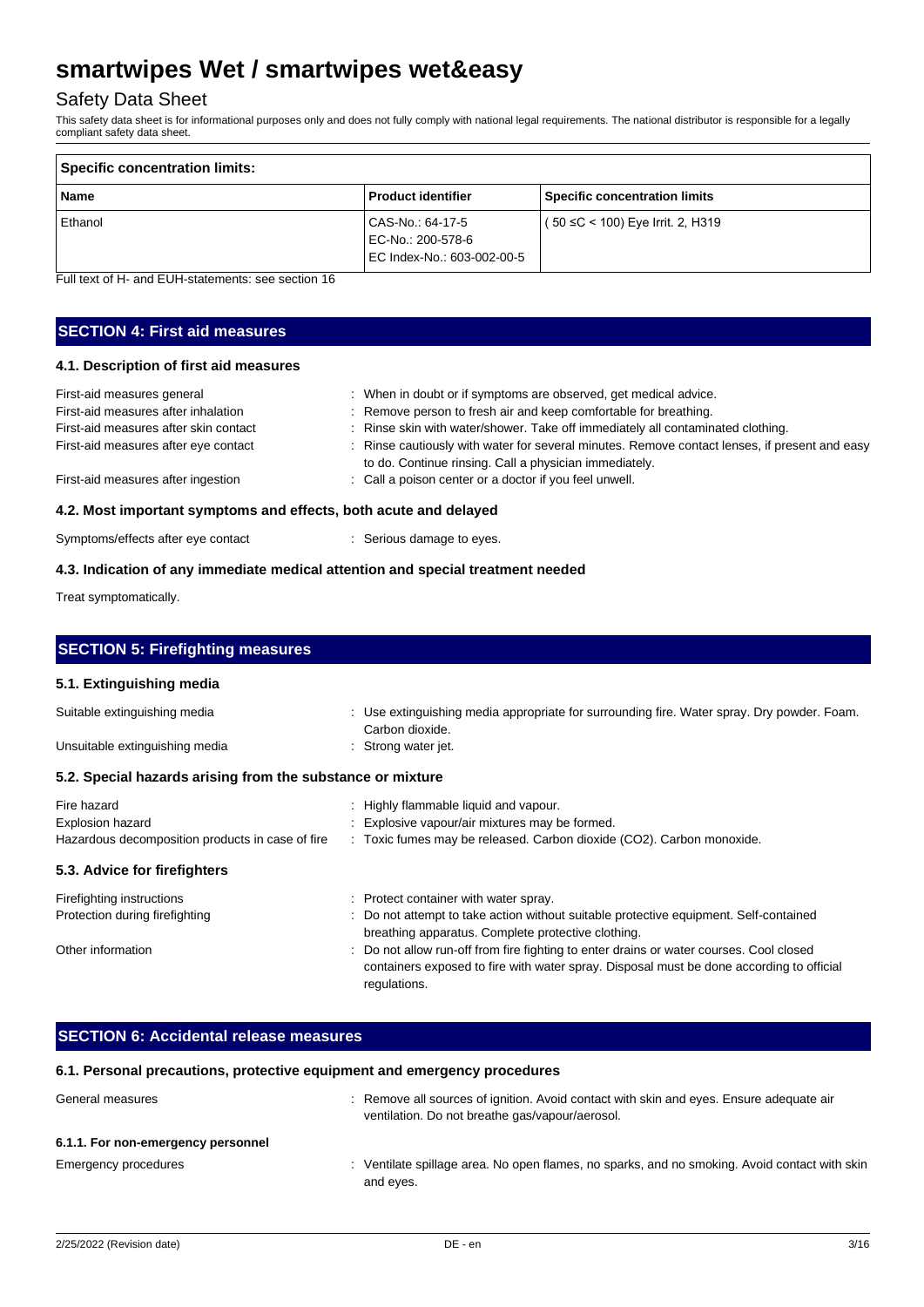## Safety Data Sheet

This safety data sheet is for informational purposes only and does not fully comply with national legal requirements. The national distributor is responsible for a legally compliant safety data sheet.

#### **6.1.2. For emergency responders**

Protective equipment **interval of the CO** not attempt to take action without suitable protective equipment. For further information refer to section 8: "Exposure controls/personal protection".

### **6.2. Environmental precautions**

Avoid release to the environment. Prevent entry to sewers and public waters. Avoid sub-soil penetration.

#### **6.3. Methods and material for containment and cleaning up**

| Methods for cleaning up | : Cover spill with non combustible material, e.g.: sand/earth. Take up mechanically   |
|-------------------------|---------------------------------------------------------------------------------------|
|                         | (sweeping, shovelling) and collect in suitable container for disposal.                |
| Other information       | : Dispose of materials or solid residues at an authorized site. Disposal must be done |
|                         | according to official regulations.                                                    |

### **6.4. Reference to other sections**

Information for safe handling. See section 7. Concerning personal protective equipment to use, see section 8. For further information refer to section 13.

| <b>SECTION 7: Handling and storage</b>                             |                                                                                                                                                                                                                                                                                                                                                                                                                                                           |
|--------------------------------------------------------------------|-----------------------------------------------------------------------------------------------------------------------------------------------------------------------------------------------------------------------------------------------------------------------------------------------------------------------------------------------------------------------------------------------------------------------------------------------------------|
| 7.1. Precautions for safe handling                                 |                                                                                                                                                                                                                                                                                                                                                                                                                                                           |
| Additional hazards when processed<br>Precautions for safe handling | : In use, may form flammable vapour-air mixture.<br>: Ensure good ventilation of the work station. Keep away from heat, hot surfaces, sparks,<br>open flames and other ignition sources. No smoking. Take precautionary measures against<br>static discharge. Flammable vapours may accumulate in the container. Use only non-<br>sparking tools. Use explosion-proof equipment. Wear personal protective equipment. Avoid<br>contact with skin and eyes. |
| Hygiene measures                                                   | Immediately remove contaminated or damp clothing. Do not eat, drink or smoke when using<br>this product. Always wash hands after handling the product.                                                                                                                                                                                                                                                                                                    |
| 7.2. Conditions for safe storage, including any incompatibilities  |                                                                                                                                                                                                                                                                                                                                                                                                                                                           |
| <b>Technical measures</b>                                          | : Ground/bond container and receiving equipment.                                                                                                                                                                                                                                                                                                                                                                                                          |
| Storage conditions                                                 | : Protect against frost. Store in a well-ventilated place. Keep cool. Keep container tightly<br>closed.                                                                                                                                                                                                                                                                                                                                                   |
| Heat and ignition sources                                          | : Keep away from heat, hot surfaces, sparks, open flames and other ignition sources. No<br>smoking. Keep away from heat and direct sunlight.                                                                                                                                                                                                                                                                                                              |
| Information about storage in one common storage<br>facility        | : Keep away from food, drink and animal feeding stuffs. Store away from Acids, oxidizing<br>materials.                                                                                                                                                                                                                                                                                                                                                    |

### **7.3. Specific end use(s)**

Follow the directions!.

## **SECTION 8: Exposure controls/personal protection**

#### **8.1. Control parameters**

#### **8.1.1 National occupational exposure and biological limit values**

| butanone (78-93-3)                                        |                       |  |
|-----------------------------------------------------------|-----------------------|--|
| <b>EU - Indicative Occupational Exposure Limit (IOEL)</b> |                       |  |
| Local name                                                | <b>Butanone</b>       |  |
| <b>IOEL TWA</b>                                           | 600 mg/m <sup>3</sup> |  |
| IOEL TWA [ppm]                                            | $200$ ppm             |  |
| <b>IOEL STEL</b>                                          | $900 \text{ mg/m}^3$  |  |
| IOEL STEL [ppm]                                           | 300 ppm               |  |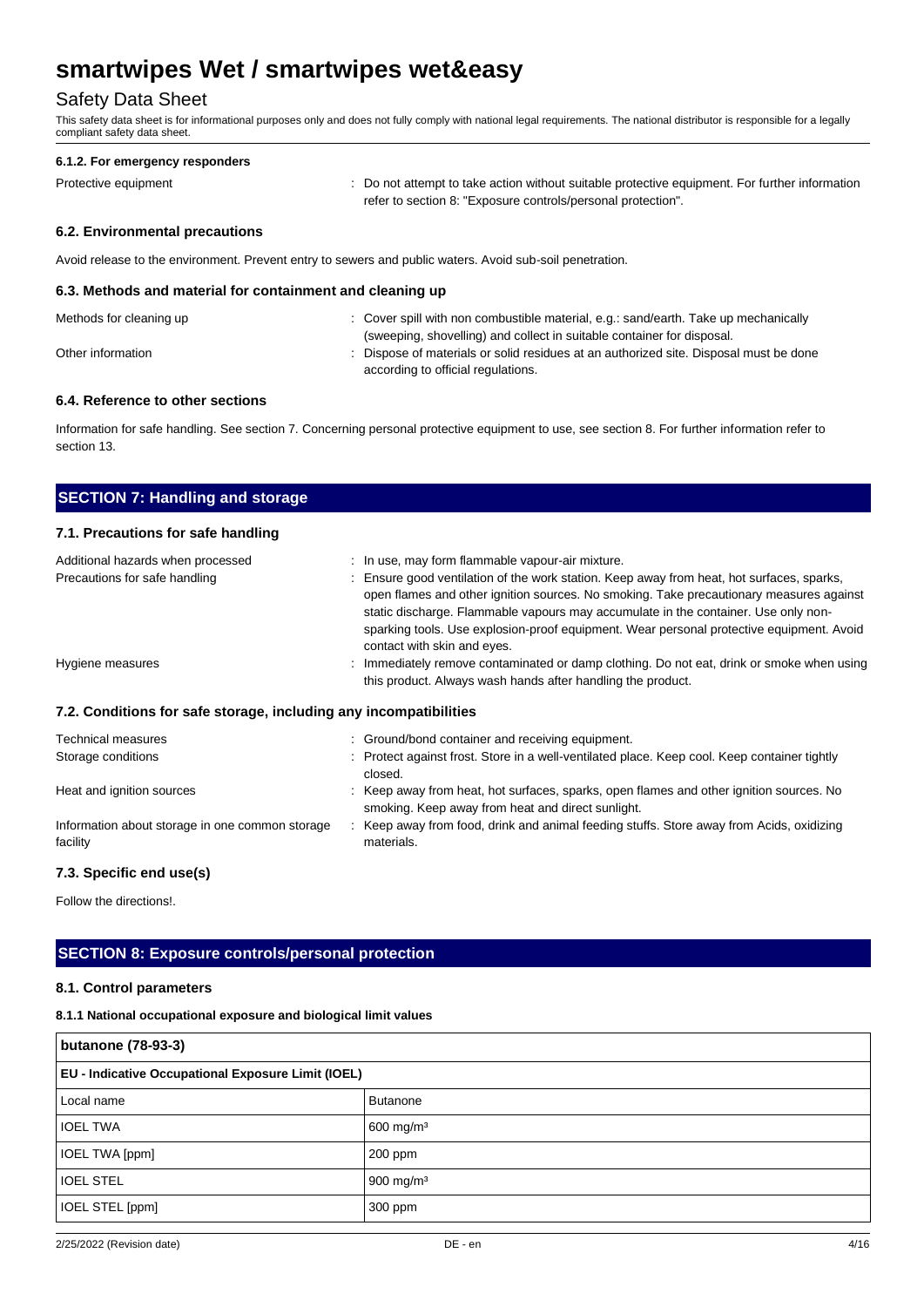## Safety Data Sheet

This safety data sheet is for informational purposes only and does not fully comply with national legal requirements. The national distributor is responsible for a legally compliant safety data sheet.

| Regulatory reference                                     | COMMISSION DIRECTIVE 2000/39/EC                                                                                                                                                                                                                                                                                                                                                                                                |  |
|----------------------------------------------------------|--------------------------------------------------------------------------------------------------------------------------------------------------------------------------------------------------------------------------------------------------------------------------------------------------------------------------------------------------------------------------------------------------------------------------------|--|
| <b>Germany - Occupational Exposure Limits (TRGS 900)</b> |                                                                                                                                                                                                                                                                                                                                                                                                                                |  |
| Local name                                               | <b>Butanon</b>                                                                                                                                                                                                                                                                                                                                                                                                                 |  |
| AGW (OEL TWA) [1]                                        | $600$ mg/m <sup>3</sup>                                                                                                                                                                                                                                                                                                                                                                                                        |  |
| AGW (OEL TWA) [2]                                        | 200 ppm                                                                                                                                                                                                                                                                                                                                                                                                                        |  |
| Peak exposure limitation factor                          | 1(1)                                                                                                                                                                                                                                                                                                                                                                                                                           |  |
| Remark                                                   | DFG - Senatskommission zur Prüfung gesundheitsschädlicher Arbeitsstoffe der DFG<br>(MAK-Kommission); EU - Europäische Union (Von der EU wurde ein Luftgrenzwert<br>festgelegt: Abweichungen bei Wert und Spitzenbegrenzung sind möglich); H -<br>hautresorptiv; Y - Ein Risiko der Fruchtschädigung braucht bei Einhaltung des<br>Arbeitsplatzgrenzwertes und des biologischen Grenzwertes (BGW) nicht befürchtet zu<br>werden |  |
| Regulatory reference                                     | <b>TRGS900</b>                                                                                                                                                                                                                                                                                                                                                                                                                 |  |
| Germany - Biological limit values (TRGS 903)             |                                                                                                                                                                                                                                                                                                                                                                                                                                |  |
| Local name                                               | 2-Butanon (Methylethylketon)                                                                                                                                                                                                                                                                                                                                                                                                   |  |
| Biological limit value                                   | $2$ mg/l                                                                                                                                                                                                                                                                                                                                                                                                                       |  |
| Remark                                                   | U, b, 05/2015, DFG                                                                                                                                                                                                                                                                                                                                                                                                             |  |
| Regulatory reference                                     | <b>TRGS 903</b>                                                                                                                                                                                                                                                                                                                                                                                                                |  |
| Ethanol (64-17-5)                                        |                                                                                                                                                                                                                                                                                                                                                                                                                                |  |
| <b>Germany - Occupational Exposure Limits (TRGS 900)</b> |                                                                                                                                                                                                                                                                                                                                                                                                                                |  |
| Local name                                               | Ethanol                                                                                                                                                                                                                                                                                                                                                                                                                        |  |
| 380 mg/m <sup>3</sup><br>AGW (OEL TWA) [1]               |                                                                                                                                                                                                                                                                                                                                                                                                                                |  |
| AGW (OEL TWA) [2]                                        | 200 ppm                                                                                                                                                                                                                                                                                                                                                                                                                        |  |
| Peak exposure limitation factor                          | 2(II)                                                                                                                                                                                                                                                                                                                                                                                                                          |  |
| Remark                                                   | DFG - Senatskommission zur Prüfung gesundheitsschädlicher Arbeitsstoffe der DFG<br>(MAK-Kommission); Y - Ein Risiko der Fruchtschädigung braucht bei Einhaltung des<br>Arbeitsplatzgrenzwertes und des biologischen Grenzwertes (BGW) nicht befürchtet zu<br>werden                                                                                                                                                            |  |
| Regulatory reference                                     | <b>TRGS900</b>                                                                                                                                                                                                                                                                                                                                                                                                                 |  |

#### **8.1.2. Recommended monitoring procedures**

No additional information available

### **8.1.3. Air contaminants formed**

No additional information available

#### **8.1.4. DNEL and PNEC**

| n-propanol (71-23-8)                     |                          |  |
|------------------------------------------|--------------------------|--|
| <b>DNEL/DMEL (Workers)</b>               |                          |  |
| Acute - systemic effects, inhalation     | 1723 mg/m <sup>3</sup>   |  |
| Long-term - systemic effects, dermal     | 136 mg/kg bodyweight/day |  |
| Long-term - systemic effects, inhalation | $268$ mg/m <sup>3</sup>  |  |
| DNEL/DMEL (General population)           |                          |  |
| Acute - systemic effects, inhalation     | 1036 mg/m <sup>3</sup>   |  |
| Long-term - systemic effects, oral       | 61 mg/kg bodyweight/day  |  |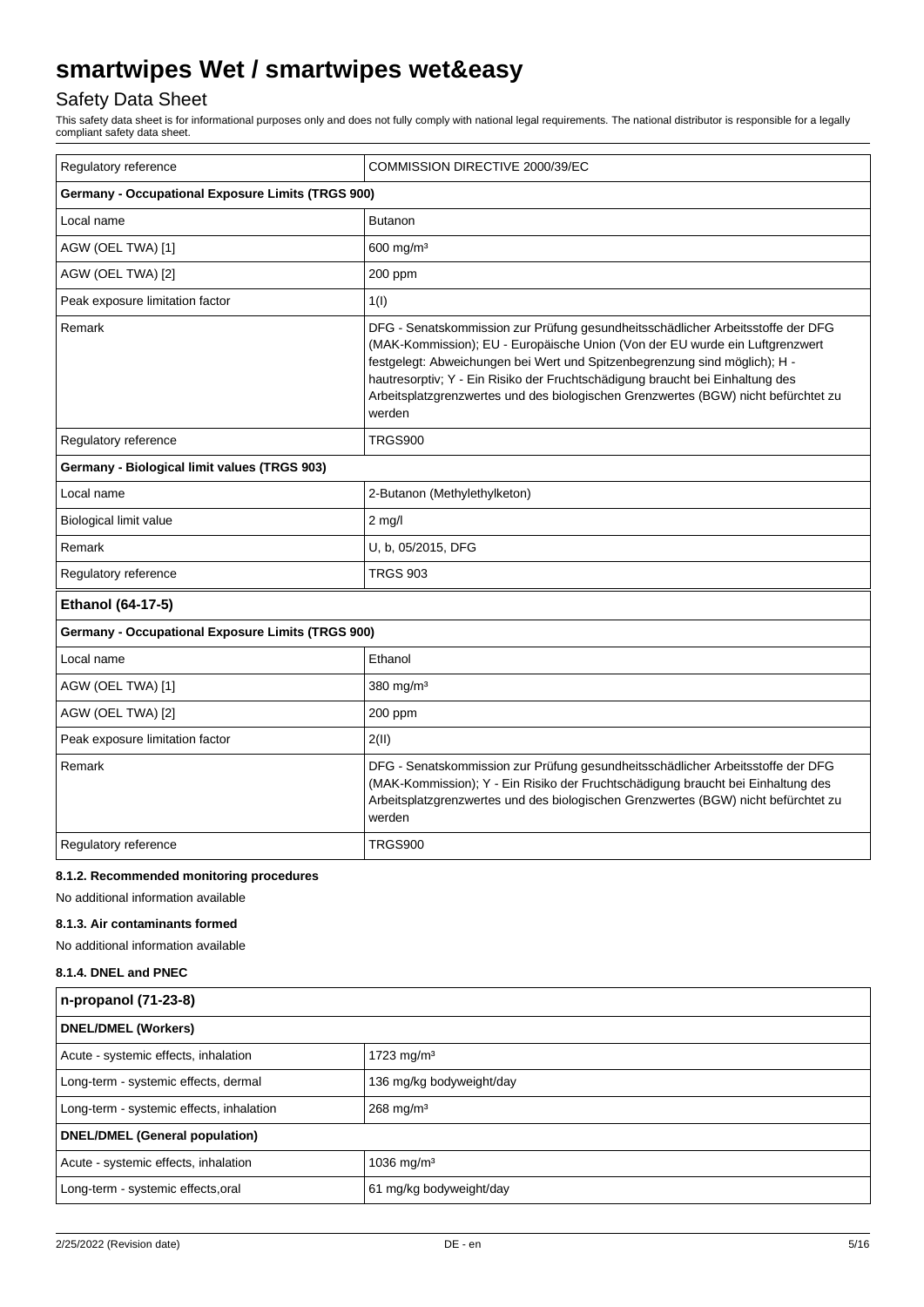## Safety Data Sheet

This safety data sheet is for informational purposes only and does not fully comply with national legal requirements. The national distributor is responsible for a legally compliant safety data sheet.

| Long-term - systemic effects, inhalation | 80 mg/m <sup>3</sup>      |  |
|------------------------------------------|---------------------------|--|
| Long-term - systemic effects, dermal     | 81 mg/kg bodyweight/day   |  |
| <b>PNEC (Water)</b>                      |                           |  |
| PNEC aqua (freshwater)                   | 6.83 mg/l                 |  |
| PNEC aqua (marine water)                 | 0.683 mg/l                |  |
| <b>PNEC (Sediment)</b>                   |                           |  |
| PNEC sediment (freshwater)               | 27.5 mg/kg dwt            |  |
| PNEC sediment (marine water)             | 2.75 mg/kg dwt            |  |
| <b>PNEC (Soil)</b>                       |                           |  |
| PNEC soil                                | 1.49 mg/kg dwt            |  |
| <b>PNEC (STP)</b>                        |                           |  |
| PNEC sewage treatment plant              | 96 mg/l                   |  |
| butanone (78-93-3)                       |                           |  |
| <b>DNEL/DMEL (Workers)</b>               |                           |  |
| Long-term - systemic effects, dermal     | 1161 mg/kg bodyweight/day |  |
| Long-term - systemic effects, inhalation | 600 mg/m <sup>3</sup>     |  |
| <b>DNEL/DMEL (General population)</b>    |                           |  |
| Long-term - systemic effects, oral       | 31 mg/kg bodyweight/day   |  |
| Long-term - systemic effects, inhalation | $106$ mg/m <sup>3</sup>   |  |
| Long-term - systemic effects, dermal     | 412 mg/kg bodyweight/day  |  |
| <b>PNEC (Water)</b>                      |                           |  |
| PNEC aqua (freshwater)                   | 55.8 mg/l                 |  |
| PNEC aqua (marine water)                 | 55.8 mg/l                 |  |
| PNEC aqua (intermittent, freshwater)     | 55.8 mg/l                 |  |
| <b>PNEC (Sediment)</b>                   |                           |  |
| PNEC sediment (freshwater)               | 284.74 mg/kg dwt          |  |
| PNEC sediment (marine water)             | 284.7 mg/kg dwt           |  |
| <b>PNEC (Soil)</b>                       |                           |  |
| PNEC soil                                | 22.5 mg/kg dwt            |  |
| <b>PNEC (Oral)</b>                       |                           |  |
| PNEC oral (secondary poisoning)          | 1000 kg/kg food           |  |
| PNEC (STP)                               |                           |  |
| PNEC sewage treatment plant              | 709 mg/l                  |  |
| Ethanol (64-17-5)                        |                           |  |
| <b>DNEL/DMEL (Workers)</b>               |                           |  |
| Acute - local effects, inhalation        | 1900 mg/m <sup>3</sup>    |  |
| Long-term - systemic effects, dermal     | 343 mg/kg bodyweight/day  |  |
| Long-term - systemic effects, inhalation | 950 mg/m $3$              |  |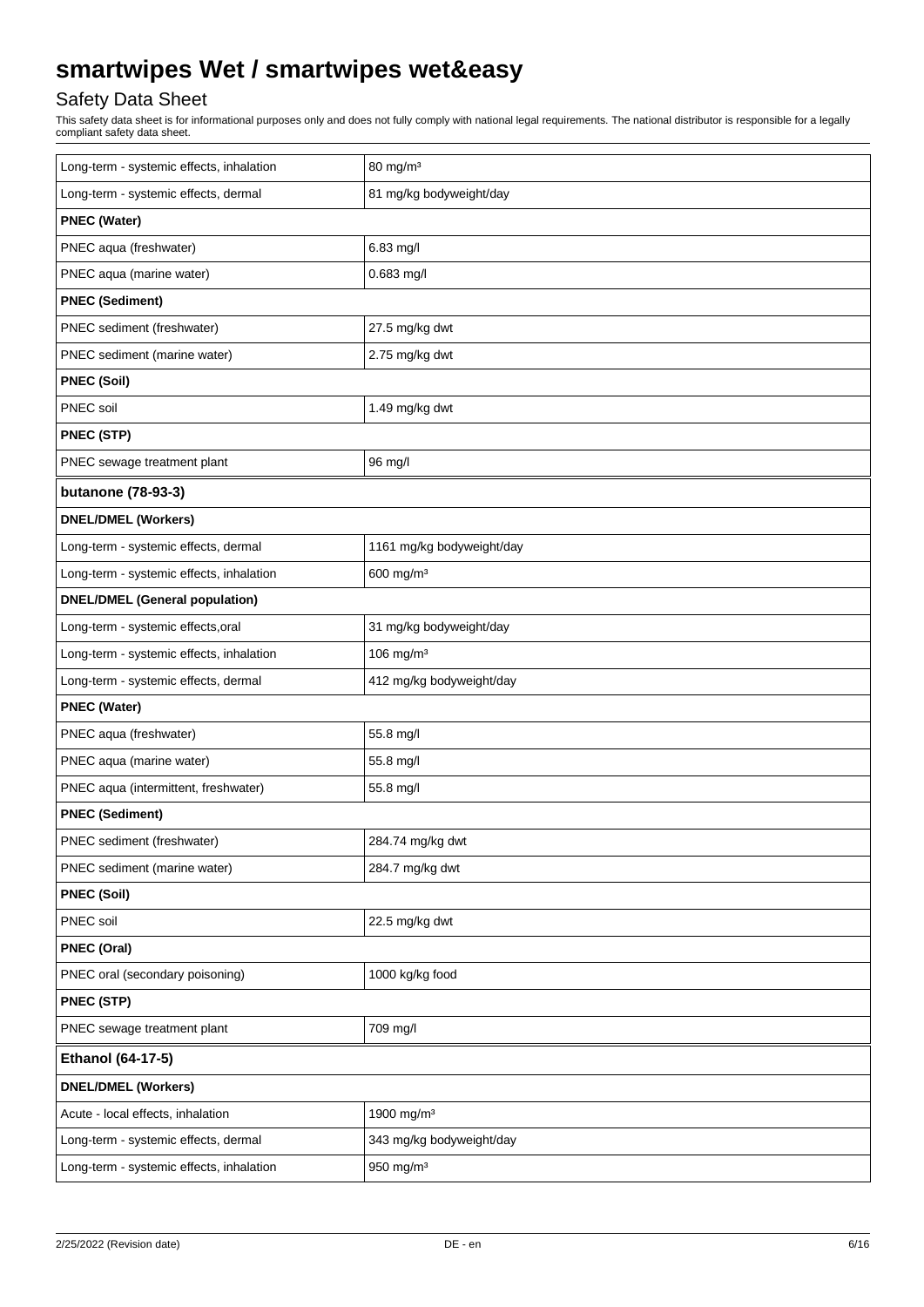## Safety Data Sheet

This safety data sheet is for informational purposes only and does not fully comply with national legal requirements. The national distributor is responsible for a legally compliant safety data sheet.

| <b>DNEL/DMEL (General population)</b>        |                          |  |
|----------------------------------------------|--------------------------|--|
| Acute - local effects, inhalation            | 950 mg/m <sup>3</sup>    |  |
| Long-term - systemic effects, oral           | 87 mg/kg bodyweight/day  |  |
| Long-term - systemic effects, inhalation     | 114 mg/m $3$             |  |
| Long-term - systemic effects, dermal         | 206 mg/kg bodyweight/day |  |
| <b>PNEC (Water)</b>                          |                          |  |
| PNEC aqua (freshwater)                       | $0.96$ mg/l              |  |
| PNEC aqua (marine water)                     | 0.79 mg/l                |  |
| PNEC aqua (intermittent, freshwater)         | 2.75 mg/l                |  |
| <b>PNEC (Sediment)</b>                       |                          |  |
| PNEC sediment (freshwater)                   | 3.6 mg/kg dwt            |  |
| PNEC sediment (marine water)                 | 2.9 mg/kg dwt            |  |
| <b>PNEC (Soil)</b>                           |                          |  |
| PNEC soil                                    | 0.63 mg/kg dwt           |  |
| <b>PNEC (Oral)</b>                           |                          |  |
| PNEC oral (secondary poisoning)              | 0.38 kg/kg food          |  |
| PNEC (STP)                                   |                          |  |
| PNEC sewage treatment plant                  | 580 mg/l                 |  |
| didecyldimethylammonium chloride (7173-51-5) |                          |  |
| <b>PNEC (Water)</b>                          |                          |  |
| PNEC aqua (freshwater)                       | 0.0011 mg/l              |  |
| PNEC aqua (marine water)                     | 0.00011 mg/l             |  |
| PNEC aqua (intermittent, freshwater)         | 0.00021 mg/l             |  |
| PNEC aqua (intermittent, marine water)       | 0.000021 mg/l            |  |
| <b>PNEC (Sediment)</b>                       |                          |  |
| PNEC sediment (freshwater)                   | 61.86 mg/kg dwt          |  |
| PNEC sediment (marine water)                 | 6.186 mg/kg dwt          |  |
| <b>PNEC (Soil)</b>                           |                          |  |
| PNEC soil                                    | 1.4 mg/kg dwt            |  |
| PNEC (STP)                                   |                          |  |
| PNEC sewage treatment plant                  | $0.14$ mg/l              |  |

## **8.1.5. Control banding**

No additional information available

#### **8.2. Exposure controls**

#### **8.2.1. Appropriate engineering controls**

### **Appropriate engineering controls:**

Ensure good ventilation of the work station. Emergency eye wash fountains should be available in the immediate vicinity of any potential exposure.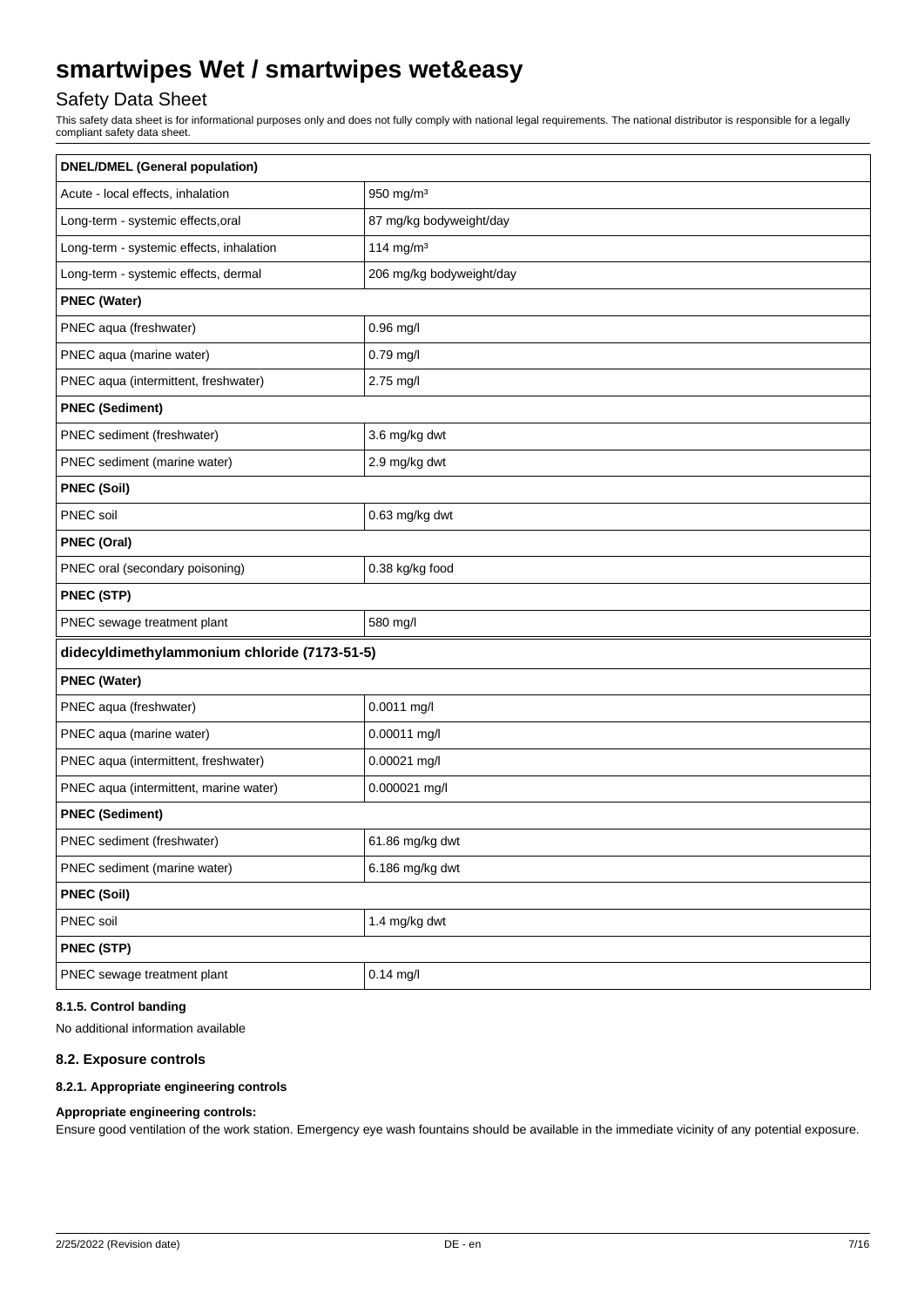## Safety Data Sheet

This safety data sheet is for informational purposes only and does not fully comply with national legal requirements. The national distributor is responsible for a legally compliant safety data sheet.

#### **8.2.2. Personal protection equipment**

#### **8.2.2.1. Eye and face protection**

#### **Eye protection:**

Wear closed safety glasses. EN 166. Emergency eye wash fountains should be available in the immediate vicinity of any potential exposure

#### **8.2.2.2. Skin protection**

#### **Skin and body protection:**

Wear suitable protective clothing. EN 13034. EN ISO 13688

#### **Hand protection:**

In case of repeated or prolonged contact wear gloves. Chemically resistant protective gloves. Butyl rubber. Neoprene. Polyethylene. EN 374. Choosing the proper glove is a decision that depends not only on the type of material, but also on other quality features, which differ for each manufacturer. Please follow the instructions related to the permeability and the penetration time provided by the manufacturer. Gloves must be replaced after each use and whenever signs of wear or perforation appear

#### **8.2.2.3. Respiratory protection**

#### **Respiratory protection:**

In case of insufficient ventilation, wear suitable respiratory equipment. EN 143. Short term exposure. Breathing apparatus with filter. A-P2. Breathing equipment is only to be used in order to handle the residual risk of short term jobs if all other risk minimizing measures have been carried out e.g. retention and/or local exhaust. For details on conditions of use and maximum use concentrations, see DGUV Regulation 112-190 - Use of respiratory protective equipment.

#### **8.2.2.4. Thermal hazards**

No additional information available

#### **8.2.3. Environmental exposure controls**

#### **Environmental exposure controls:**

Avoid release to the environment.

#### **Other information:**

Do not eat, drink or smoke when using this product. Avoid contact with skin and eyes. Always wash hands after handling the product. Apply emollient cream.

#### **SECTION 9: Physical and chemical properties**

#### **9.1. Information on basic physical and chemical properties**

| Physical state                                  | : Liquid                                                               |
|-------------------------------------------------|------------------------------------------------------------------------|
| Colour                                          | colourless.                                                            |
| Appearance                                      | Inert medium impregnated with: Germicide.                              |
| Odour                                           | alcohol odour.                                                         |
| Odour threshold                                 | Not available                                                          |
| Melting point                                   | Not applicable                                                         |
| Freezing point                                  | Not available                                                          |
| Boiling point                                   | Not available                                                          |
| Flammability                                    | Not applicable                                                         |
| <b>Explosive properties</b>                     | Product is not explosive. Explosive vapour/air mixtures may be formed. |
| Oxidising properties                            | Non oxidizing.                                                         |
| <b>Explosive limits</b>                         | Not available                                                          |
| Lower explosion limit                           | Not available                                                          |
| Upper explosion limit                           | Not available                                                          |
| Flash point                                     | Not available                                                          |
| Auto-ignition temperature                       | Not available                                                          |
| Decomposition temperature                       | Not available                                                          |
| pН                                              | $: < 10$ (Solution)                                                    |
| Viscosity, kinematic                            | Not available                                                          |
| Solubility                                      | Water: Miscible (Solution)                                             |
| Partition coefficient n-octanol/water (Log Kow) | : Not available                                                        |
| Partition coefficient n-octanol/water (Log Pow) | : Not applicable                                                       |
| Vapour pressure                                 | Not available                                                          |
| Vapour pressure at 50 °C                        | Not available                                                          |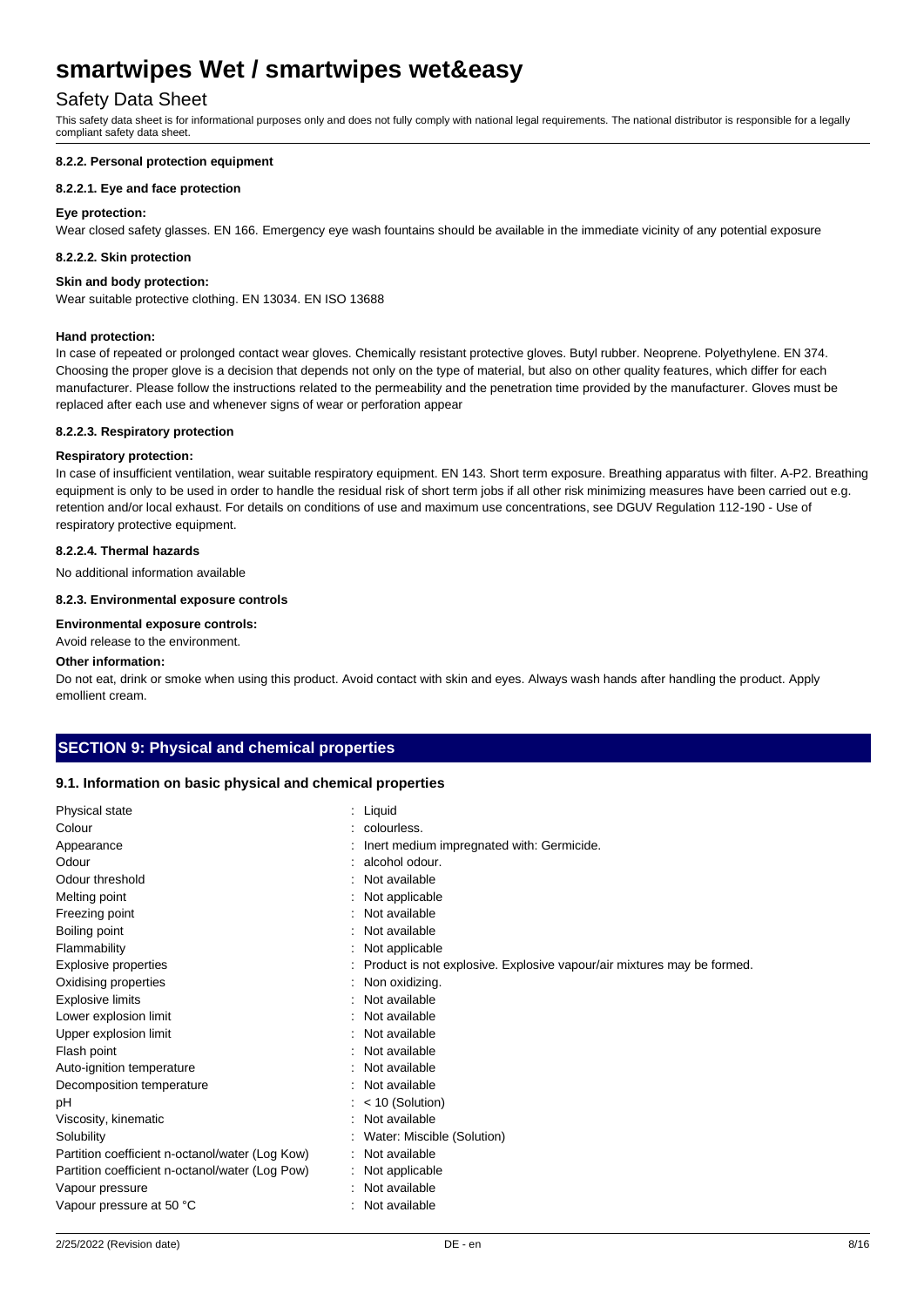## Safety Data Sheet

This safety data sheet is for informational purposes only and does not fully comply with national legal requirements. The national distributor is responsible for a legally compliant safety data sheet.

| Density                          | $\therefore$ 0.91 g/cm <sup>3</sup> (Solution) |
|----------------------------------|------------------------------------------------|
| Relative density                 | : Not available                                |
| Relative vapour density at 20 °C | : Not available                                |
| Particle characteristics         | $:$ Not applicable                             |

#### **9.2. Other information**

**9.2.1. Information with regard to physical hazard classes**

No additional information available

## **9.2.2. Other safety characteristics**

No additional information available

## **SECTION 10: Stability and reactivity**

#### **10.1. Reactivity**

Highly flammable liquid and vapour.

#### **10.2. Chemical stability**

Stable under normal conditions.

#### **10.3. Possibility of hazardous reactions**

No dangerous reactions known under normal conditions of use. Explosive vapour/air mixtures may be formed.

#### **10.4. Conditions to avoid**

Avoid contact with hot surfaces. Heat. No flames, no sparks. Eliminate all sources of ignition.

#### **10.5. Incompatible materials**

No additional information available

#### **10.6. Hazardous decomposition products**

Under normal conditions of storage and use, hazardous decomposition products should not be produced.

## **SECTION 11: Toxicological information**

#### **11.1. Information on hazard classes as defined in Regulation (EC) No 1272/2008**

| Acute toxicity (oral)                        | : Not classified (Based on available data, the classification criteria are not met)                          |  |
|----------------------------------------------|--------------------------------------------------------------------------------------------------------------|--|
| Acute toxicity (dermal)                      | Not classified (Based on available data, the classification criteria are not met)                            |  |
| Acute toxicity (inhalation)                  | : Not classified (Based on available data, the classification criteria are not met)                          |  |
| didecyldimethylammonium chloride (7173-51-5) |                                                                                                              |  |
| LD50 oral rat                                | 264 mg/kg bodyweight (female; (OECD 401 method))                                                             |  |
| LD50 dermal rat                              | > 2000 mg/kg bodyweight (OECD 402 method)                                                                    |  |
| Skin corrosion/irritation                    | : Not classified (Based on available data, the classification criteria are not met)<br>$pH: < 10$ (Solution) |  |
| Serious eye damage/irritation                | : Causes serious eye damage.<br>$pH: < 10$ (Solution)                                                        |  |
| Respiratory or skin sensitisation            | : Not classified (Based on available data, the classification criteria are not met)                          |  |
| Germ cell mutagenicity                       | : Not classified (Based on available data, the classification criteria are not met)                          |  |
| Carcinogenicity                              | : Not classified (Based on available data, the classification criteria are not met)                          |  |
| Reproductive toxicity                        | : Not classified (Based on available data, the classification criteria are not met)                          |  |
| STOT-single exposure                         | : Not classified (Based on available data, the classification criteria are not met)                          |  |
| n-propanol (71-23-8)                         |                                                                                                              |  |
| STOT-single exposure                         | May cause drowsiness or dizziness.                                                                           |  |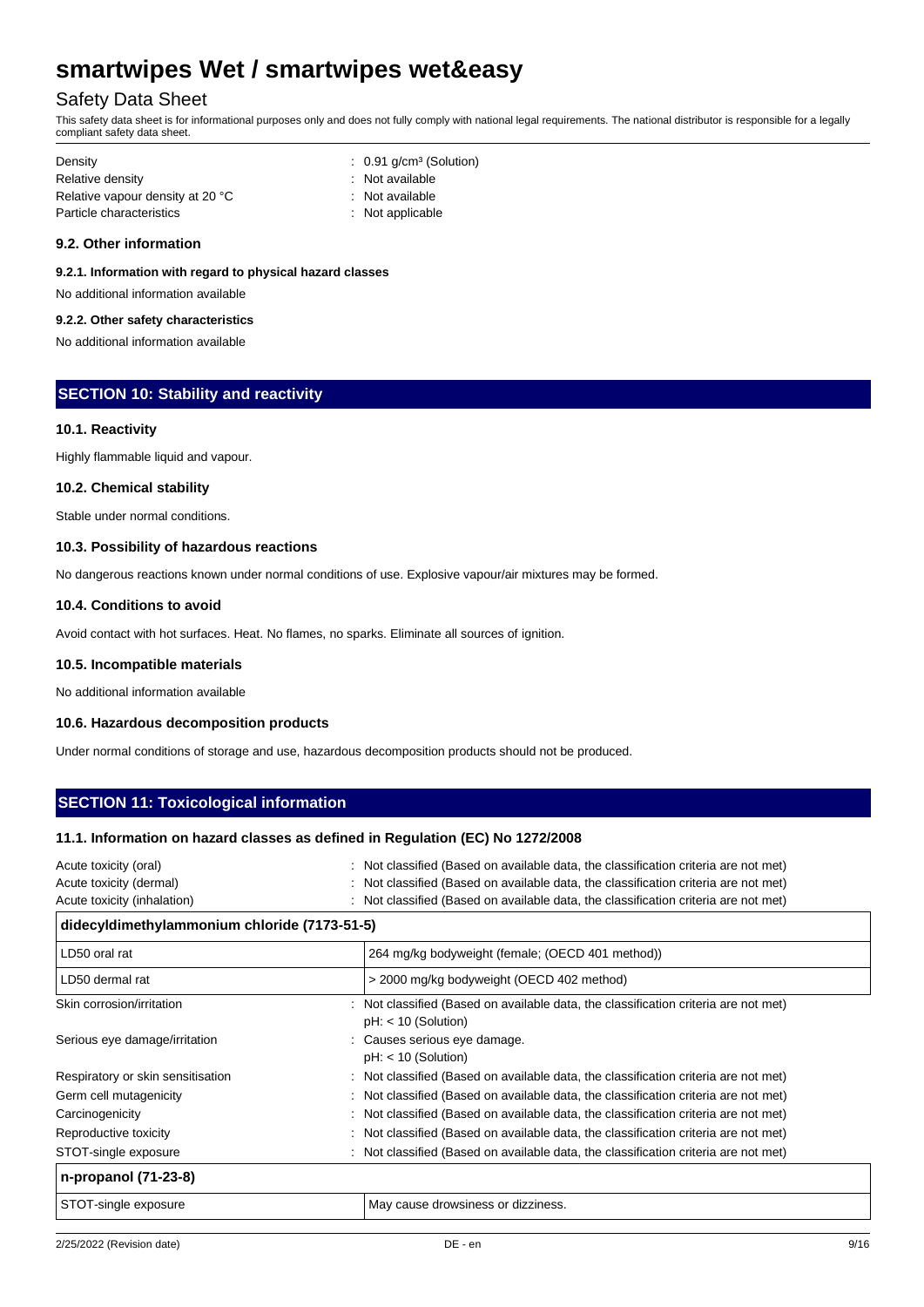## Safety Data Sheet

This safety data sheet is for informational purposes only and does not fully comply with national legal requirements. The national distributor is responsible for a legally compliant safety data sheet.

| <b>butanone (78-93-3)</b> |                                                                                     |  |
|---------------------------|-------------------------------------------------------------------------------------|--|
| STOT-single exposure      | May cause drowsiness or dizziness.                                                  |  |
| STOT-repeated exposure    | : Not classified (Based on available data, the classification criteria are not met) |  |
| Aspiration hazard         | : Not classified (Not relevant)                                                     |  |

### **11.2. Information on other hazards**

No additional information available

## **SECTION 12: Ecological information**

### **12.1. Toxicity**

| didecyldimethylammonium chloride (7173-51-5)                 |                                                                                     |
|--------------------------------------------------------------|-------------------------------------------------------------------------------------|
| Hazardous to the aquatic environment, long-term<br>(chronic) | : Not classified (Based on available data, the classification criteria are not met) |
| Hazardous to the aquatic environment, short-term<br>(acute)  | : Not classified (Based on available data, the classification criteria are not met) |

| LC50 - Fish [1]          | 0.49 mg/l (96 h; Brachydanio rerio (zebra-fish); (OECD 203 method)) |  |
|--------------------------|---------------------------------------------------------------------|--|
| EC50 - Crustacea [1]     | $\approx 0.057$ mg/l (48 h; Daphnia magna; (OECD 202 method))       |  |
| ErC50 algae              | 0.062 mg/l (72 h; Pseudokirchnerella subcapitata (OECD 201 method)) |  |
| l NOEC chronic crustacea | 0.021 mg/l (21 d; Daphnia magna; (OECD 211 method))                 |  |
| NOEC chronic algae       | 0.013 mg/l (OECD 201 method)                                        |  |

### **12.2. Persistence and degradability**

| smartwipes Wet / smartwipes wet&easy         |                                  |  |
|----------------------------------------------|----------------------------------|--|
| Persistence and degradability                | The product has not been tested. |  |
| n-propanol (71-23-8)                         |                                  |  |
| Persistence and degradability                | Readily biodegradable.           |  |
| Biodegradation                               | 75 % (20 d)                      |  |
| butanone (78-93-3)                           |                                  |  |
| Persistence and degradability                | Readily biodegradable.           |  |
| Biodegradation                               | 98 % (28 d; (OECD 301D method))  |  |
| <b>Ethanol</b>                               |                                  |  |
| Biodegradation                               | 84 % (20 d)                      |  |
| didecyldimethylammonium chloride (7173-51-5) |                                  |  |
| Persistence and degradability                | Readily biodegradable.           |  |
| Biodegradation                               | 69 % (28d)                       |  |

### **12.3. Bioaccumulative potential**

| smartwipes Wet / smartwipes wet&easy            |                                  |  |
|-------------------------------------------------|----------------------------------|--|
| Partition coefficient n-octanol/water (Log Pow) | Not applicable                   |  |
| Bioaccumulative potential                       | The product has not been tested. |  |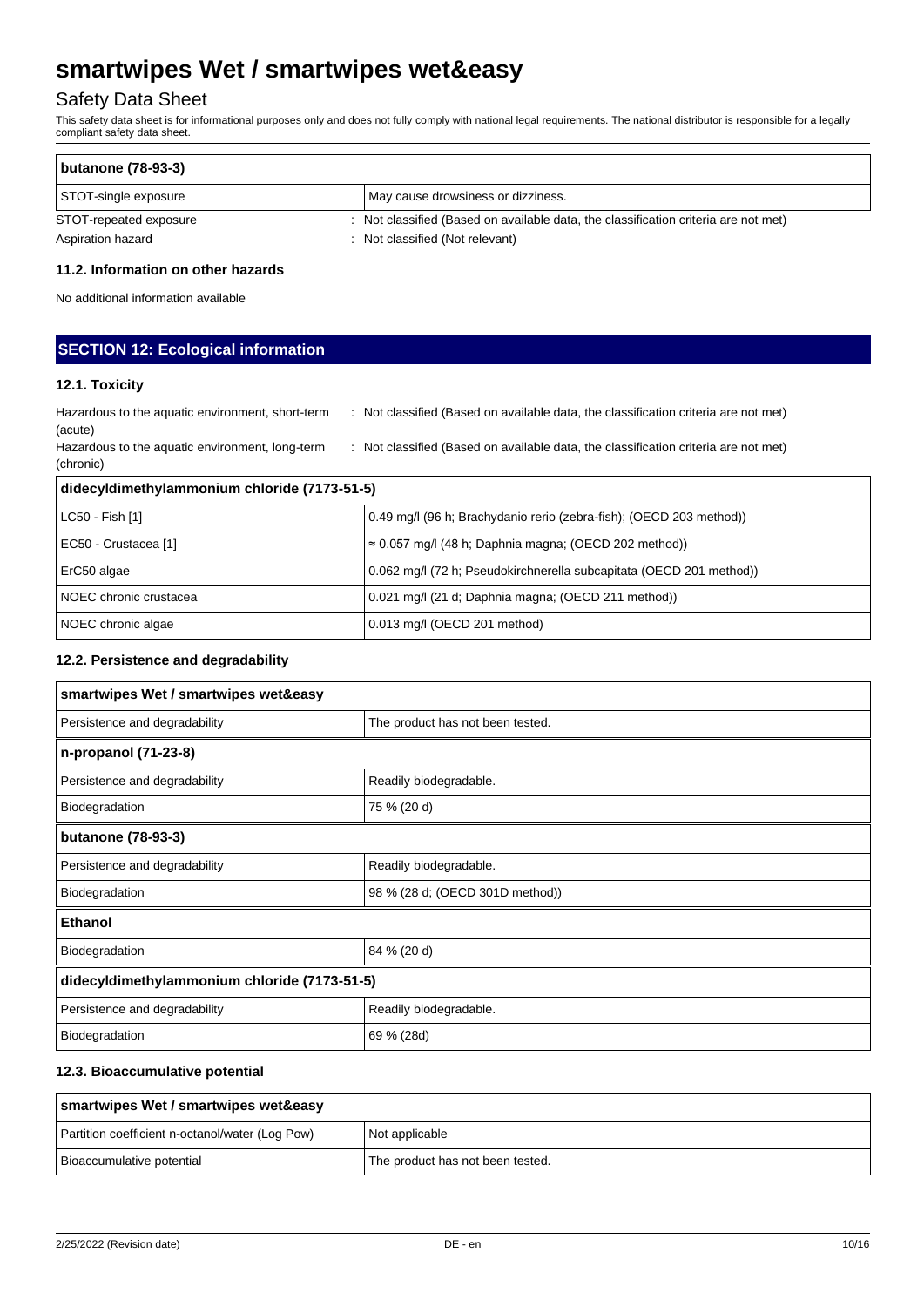## Safety Data Sheet

This safety data sheet is for informational purposes only and does not fully comply with national legal requirements. The national distributor is responsible for a legally compliant safety data sheet.

| n-propanol (71-23-8)                            |                                      |  |  |  |
|-------------------------------------------------|--------------------------------------|--|--|--|
| Partition coefficient n-octanol/water (Log Pow) | 0.2 (25 °C; pH 7; (OECD 117 method)) |  |  |  |
| butanone (78-93-3)                              |                                      |  |  |  |
| Partition coefficient n-octanol/water (Log Pow) | 0.3 (40 °C; pH 7; (OECD 117 method)) |  |  |  |
| Bioaccumulative potential                       | Bioaccumulation unlikely.            |  |  |  |
| didecyldimethylammonium chloride (7173-51-5)    |                                      |  |  |  |
| Partition coefficient n-octanol/water (Log Pow) | 2.59 (20 °C; (OECD 105 method))      |  |  |  |

### **12.4. Mobility in soil**

| smartwipes Wet / smartwipes wet&easy                          |                                                             |  |  |  |
|---------------------------------------------------------------|-------------------------------------------------------------|--|--|--|
| Ecology - soil                                                | The product has not been tested.                            |  |  |  |
| n-propanol (71-23-8)                                          |                                                             |  |  |  |
| Organic Carbon Normalized Adsorption Coefficient<br>(Log Koc) | 0.633 (Quantitative structure-activity relationship (QSAR)) |  |  |  |
| Ethanol                                                       |                                                             |  |  |  |
| 22.31 mN/m (20 °C)<br>Surface tension                         |                                                             |  |  |  |
| didecyldimethylammonium chloride (7173-51-5)                  |                                                             |  |  |  |
| Surface tension                                               | 25.82 mN/m (OECD 115 method)                                |  |  |  |

## **12.5. Results of PBT and vPvB assessment**

| smartwipes Wet / smartwipes wet&easy          |
|-----------------------------------------------|
| PBT: not relevant – no registration required  |
| vPvB: not relevant – no registration required |

#### **12.6. Endocrine disrupting properties**

No additional information available

#### **12.7. Other adverse effects**

No additional information available

## **SECTION 13: Disposal considerations**

### **13.1. Waste treatment methods**

| Waste treatment methods                    | European waste catalogue. Disposal must be done according to official regulations. |
|--------------------------------------------|------------------------------------------------------------------------------------|
| Sewage disposal recommendations            | : Do not allow into drains or water courses.                                       |
| Product/Packaging disposal recommendations | : Do not dispose of with domestic waste.                                           |
| Additional information                     | : Flammable vapours may accumulate in the container.                               |
| European List of Waste (LoW) code          | : 07 01 01* - aqueous washing liquids and mother liquors                           |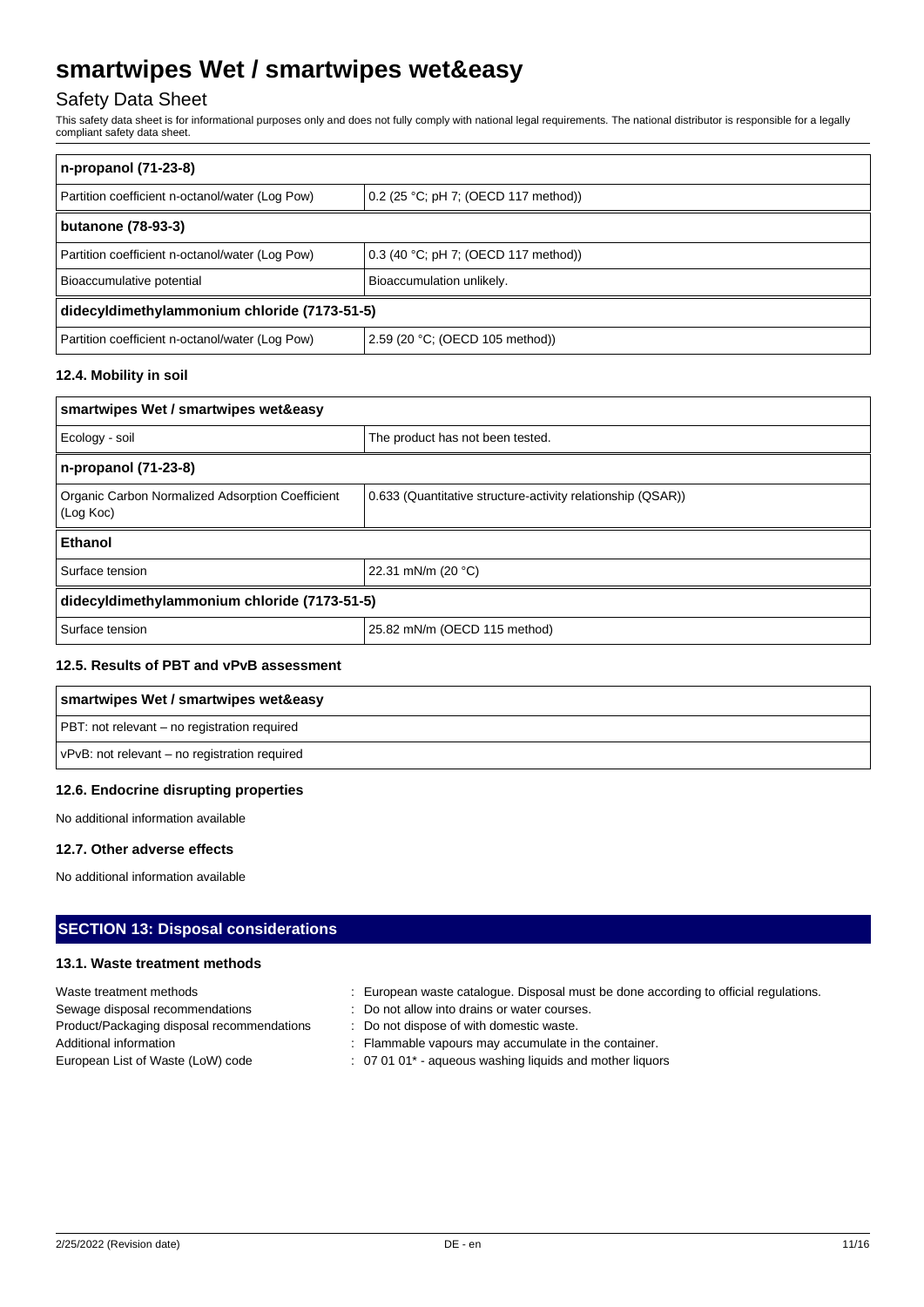## Safety Data Sheet

This safety data sheet is for informational purposes only and does not fully comply with national legal requirements. The national distributor is responsible for a legally compliant safety data sheet.

```
HP Code : HP3 - "Flammable:"
```
— flammable liquid waste: liquid waste having a flash point below 60 °C or waste gas oil, diesel and light heating oils having a flash point > 55 °C and ≤ 75 °C;

— flammable pyrophoric liquid and solid waste: solid or liquid waste which, even in small quantities, is liable to ignite within five minutes after coming into contact with air;

— flammable solid waste: solid waste which is readily combustible or may cause or contribute to fire through friction;

— flammable gaseous waste: gaseous waste which is flammable in air at 20 °C and a standard pressure of 101.3 kPa;

— water reactive waste: waste which, in contact with water, emits flammable gases in dangerous quantities;

— other flammable waste: flammable aerosols, flammable self-heating waste, flammable organic peroxides and flammable self-reactive waste.

HP4 - "Irritant — skin irritation and eye damage:" waste which on application can cause skin irritation or damage to the eye.

## **SECTION 14: Transport information**

In accordance with ADR / IMDG / IATA / ADN / RID

| <b>ADR</b>                                                                                                  | <b>IMDG</b>                                                                                            | <b>IATA</b>                                                                                | <b>ADN</b>                                                                                              | <b>RID</b>                                                                                             |
|-------------------------------------------------------------------------------------------------------------|--------------------------------------------------------------------------------------------------------|--------------------------------------------------------------------------------------------|---------------------------------------------------------------------------------------------------------|--------------------------------------------------------------------------------------------------------|
| 14.1. UN number or ID number                                                                                |                                                                                                        |                                                                                            |                                                                                                         |                                                                                                        |
| <b>UN 3175</b>                                                                                              | <b>UN 3175</b>                                                                                         | <b>UN 3175</b>                                                                             | <b>UN 3175</b>                                                                                          | <b>UN 3175</b>                                                                                         |
| 14.2. UN proper shipping name                                                                               |                                                                                                        |                                                                                            |                                                                                                         |                                                                                                        |
| <b>SOLIDS CONTAINING</b><br>FLAMMABLE LIQUID,<br>N.O.S. (ethanol; propan-1-<br>ol)                          | <b>SOLIDS CONTAINING</b><br>FLAMMABLE LIQUID,<br>N.O.S. (ethanol; propan-2-<br>ol)                     | Solids containing<br>flammable liquid, n.o.s.<br>(ethanol; propan-2-ol)                    | <b>SOLIDS CONTAINING</b><br>FLAMMABLE LIQUID,<br>N.O.S. (ethanol; propan-2-<br>ol)                      | <b>SOLIDS CONTAINING</b><br>FLAMMABLE LIQUID,<br>N.O.S. (ethanol; propan-2-<br>ol)                     |
| <b>Transport document description</b>                                                                       |                                                                                                        |                                                                                            |                                                                                                         |                                                                                                        |
| UN 3175 SOLIDS<br><b>CONTAINING</b><br>FLAMMABLE LIQUID.<br>N.O.S. (ethanol; propan-1-<br>ol), 4.1, II, (E) | UN 3175 SOLIDS<br><b>CONTAINING</b><br>FLAMMABLE LIQUID.<br>N.O.S. (ethanol; propan-2-<br>ol), 4.1, II | UN 3175 Solids containing<br>flammable liquid, n.o.s.<br>(ethanol; propan-2-ol), 4.1,<br>Ш | UN 3175 SOLIDS<br><b>CONTAINING</b><br>FLAMMABLE LIQUID.<br>N.O.S. (ethanol ; propan-2-<br>ol), 4.1, II | UN 3175 SOLIDS<br><b>CONTAINING</b><br>FLAMMABLE LIQUID.<br>N.O.S. (ethanol; propan-2-<br>ol), 4.1, II |
| 14.3. Transport hazard class(es)                                                                            |                                                                                                        |                                                                                            |                                                                                                         |                                                                                                        |
| 4.1                                                                                                         | 4.1                                                                                                    | 4.1                                                                                        | 4.1                                                                                                     | 4.1                                                                                                    |
|                                                                                                             |                                                                                                        |                                                                                            |                                                                                                         |                                                                                                        |
| 14.4. Packing group                                                                                         |                                                                                                        |                                                                                            |                                                                                                         |                                                                                                        |
| $\mathbf{H}$                                                                                                | $\mathbf{H}$                                                                                           | $\mathbf{II}$                                                                              | $\mathbf{H}$                                                                                            | Ш                                                                                                      |
| 14.5. Environmental hazards                                                                                 |                                                                                                        |                                                                                            |                                                                                                         |                                                                                                        |
| Dangerous for the<br>environment: No                                                                        | Dangerous for the<br>environment: No<br>Marine pollutant: No                                           | Dangerous for the<br>environment: No                                                       | Dangerous for the<br>environment: No                                                                    | Dangerous for the<br>environment: No                                                                   |
| No supplementary information available                                                                      |                                                                                                        |                                                                                            |                                                                                                         |                                                                                                        |

#### **14.6. Special precautions for user**

#### **Overland transport**

| Classification code (ADR) | $\pm$ F1 |                 |
|---------------------------|----------|-----------------|
| Special provisions (ADR)  |          | : 216, 274, 601 |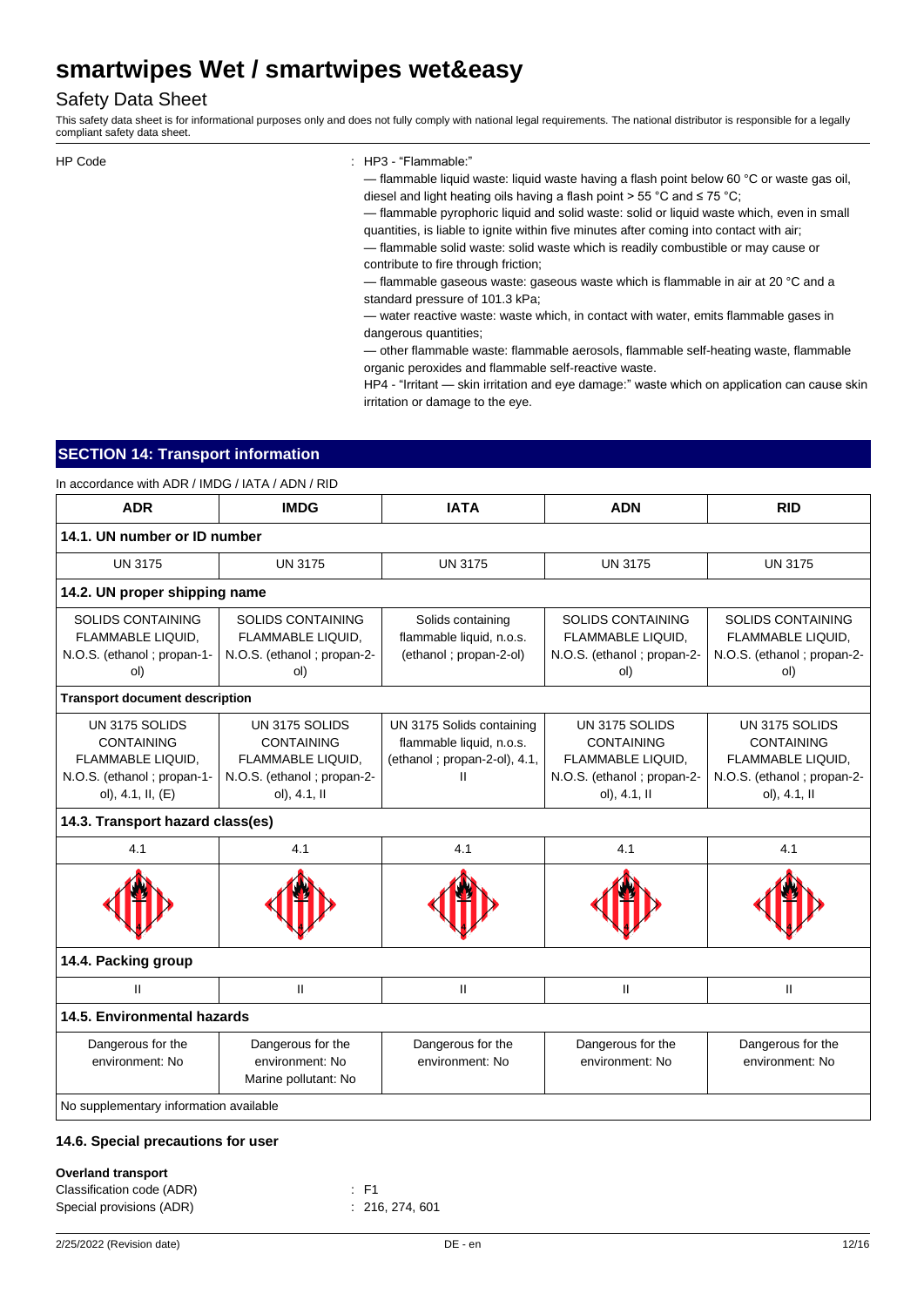## Safety Data Sheet

This safety data sheet is for informational purposes only and does not fully comply with national legal requirements. The national distributor is responsible for a legally compliant safety data sheet.

| Limited quantities (ADR)                     | ÷<br>1kg                                                                                     |
|----------------------------------------------|----------------------------------------------------------------------------------------------|
| Excepted quantities (ADR)                    | E <sub>2</sub>                                                                               |
| Transport category (ADR)                     | 2                                                                                            |
| Hazard identification number (Kemler No.)    | 40<br>÷                                                                                      |
| Orange plates                                | 40<br>3175                                                                                   |
| Tunnel restriction code (ADR)                | E<br>÷                                                                                       |
| <b>Transport by sea</b>                      |                                                                                              |
| Special provisions (IMDG)                    | : 216, 274                                                                                   |
| EmS-No. (Fire)                               | $F-A$<br>$\bullet$                                                                           |
| EmS-No. (Spillage)                           | $\cdot$ S-I                                                                                  |
| Air transport                                |                                                                                              |
| PCA Excepted quantities (IATA)               | E2                                                                                           |
| PCA Limited quantities (IATA)                | Y441                                                                                         |
| PCA limited quantity max net quantity (IATA) | 5kg                                                                                          |
| PCA packing instructions (IATA)              | : 445                                                                                        |
| PCA max net quantity (IATA)                  | : 15kg                                                                                       |
| CAO max net quantity (IATA)                  | 50kg                                                                                         |
| Special provisions (IATA)                    | : A46                                                                                        |
| Inland waterway transport                    |                                                                                              |
| Classification code (ADN)                    | $E = F1$                                                                                     |
| Special provisions (ADN)                     | 216, 274, 601, 800                                                                           |
| Limited quantities (ADN)                     | : $1 \text{ kg}$                                                                             |
| Excepted quantities (ADN)                    | $\therefore$ E2                                                                              |
| Carriage permitted (ADN)                     | B                                                                                            |
| Additional requirements/Remarks (ADN)        | : VE03, IN01 and IN02 apply only when this substance is carried in bulk or without packaging |
| Rail transport                               |                                                                                              |
| Classification code (RID)                    | $:$ F1                                                                                       |
| Special provisions (RID)                     | 216, 274, 601                                                                                |
| Limited quantities (RID)                     | 1kg                                                                                          |
| Excepted quantities (RID)                    | E <sub>2</sub>                                                                               |
| Transport category (RID)                     | $\overline{2}$                                                                               |
| Hazard identification number (RID)           | ÷<br>40                                                                                      |

### **14.7. Maritime transport in bulk according to IMO instruments**

Not applicable

## **SECTION 15: Regulatory information**

#### **15.1. Safety, health and environmental regulations/legislation specific for the substance or mixture**

#### **15.1.1. EU-Regulations**

| <b>EU restriction list (REACH Annex XVII)</b> |                                                                        |  |
|-----------------------------------------------|------------------------------------------------------------------------|--|
| l Reference code                              | Applicable on                                                          |  |
| 3(a)                                          | smartwipes Wet / smartwipes wet&easy ; butanone ; Ethanol ; n-propanol |  |
| 3(b)                                          | smartwipes Wet / smartwipes wet&easy ; butanone ; Ethanol ; n-propanol |  |
| 40                                            | smartwipes Wet / smartwipes wet&easy ; butanone ; Ethanol ; n-propanol |  |

Contains no substance on the REACH candidate list

Contains no REACH Annex XIV substances

Substances subject to Regulation (EU) No 649/2012 of the European Parliament and of the Council of 4 july 2012 concerning the export and import of hazardous chemicals: Didecyldimethylammonium chloride (7173-51-5)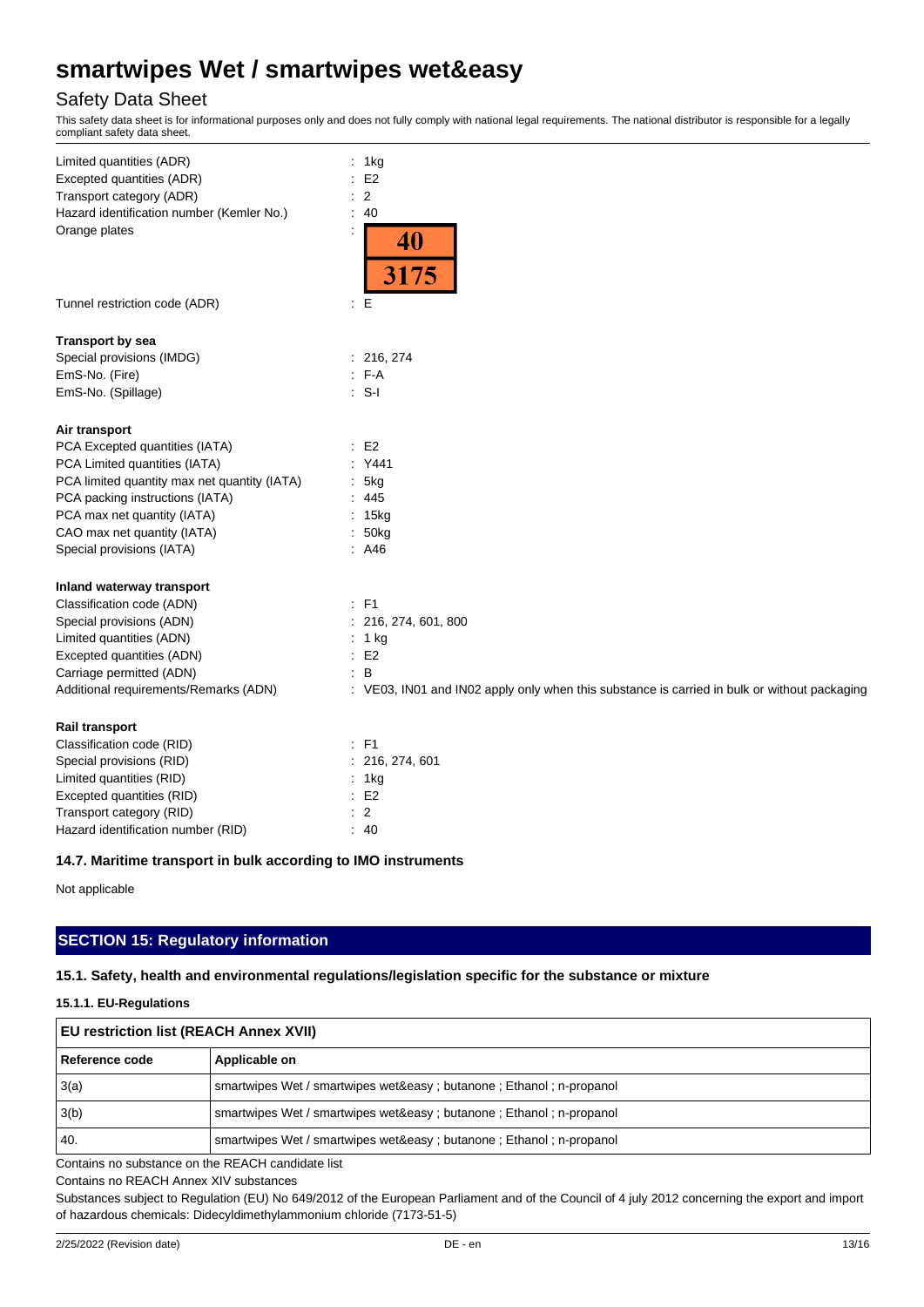## Safety Data Sheet

This safety data sheet is for informational purposes only and does not fully comply with national legal requirements. The national distributor is responsible for a legally compliant safety data sheet.

Contains no substance subject to Regulation (EU) No 2019/1021 of the European Parliament and of the Council of 20 June 2019 on persistent organic pollutants

Contains no substance subject to REGULATION (EU) No 1005/2009 OF THE EUROPEAN PARLIAMENT AND OF THE COUNCIL of 16 September 2009 on substances that deplete the ozone layer.

Contains no substance subject to Regulation (EU) 2019/1148 of the European Parliament and of the Council of 20 June 2019 on the marketing and use of explosives precursors.

Other information, restriction and prohibition regulations : Take note of Directive 94/33/EC on the protection of young people at work.

#### **Directive 2012/18/EU (SEVESO III)**

| Seveso III Part I (Categories of dangerous substances)                                                                                      | <b>Qualifying quantity (tonnes)</b> |            |
|---------------------------------------------------------------------------------------------------------------------------------------------|-------------------------------------|------------|
|                                                                                                                                             | Lower-tier                          | Upper-tier |
| <b>P5c FLAMMABLE LIQUIDS</b><br>Flammable liquids, Categories 2 or 3 not covered by P5a and P5b                                             | 5000                                | 50000      |
| Contains substance subject to Regulation (EC) 273/2004 of the European Parliament and of the Council of 11 February 2004 on the manufacture |                                     |            |

and the placing on market of certain substances used in the illicit manufacture of narcotic drugs and psychotropic substances.

| <b>Name</b>       | <b>CN</b><br>designation | CAS-No. | <b>CN</b> code | Category    | <b>Threshold</b> | Annex    |
|-------------------|--------------------------|---------|----------------|-------------|------------------|----------|
| Methylethylketone | <b>Butanone</b>          | 78-93-3 | 2914 12 00     | Kategorie 3 |                  | Anhang I |

#### **15.1.2. National regulations**

| Germany                                    |                                                                                                                                                                                         |  |
|--------------------------------------------|-----------------------------------------------------------------------------------------------------------------------------------------------------------------------------------------|--|
| <b>Employment restrictions</b>             | : Employment prohibitions or restrictions on the protection of young people at work according<br>to § 22 JArbSchG in the case of formation of hazardous substances have to be observed. |  |
| Water hazard class (WGK)                   | : WGK 1, Slightly hazardous to water (Classification according to AwSV, Annex 1)                                                                                                        |  |
| Hazardous Incident Ordinance (12. BImSchV) | : Listed in the 12. BlmSchV (Annex I) under: 1.2.5.3                                                                                                                                    |  |
|                                            | - Quantity threshold for operational area under § 1 para. 1                                                                                                                             |  |
|                                            | - Sentence 1:5000000 kg                                                                                                                                                                 |  |
|                                            | - Sentence 2:50000000 kg                                                                                                                                                                |  |
| National Rules and Recommendations         | : TRGS 400: Risk Assessment for Activities involving Hazardous Substances                                                                                                               |  |
|                                            | TRGS 500: Protective measures                                                                                                                                                           |  |
|                                            | TRGS 510: Storage of hazardous substances in non-stationary containers                                                                                                                  |  |
|                                            | TRGS 520: Construction and operation of collection points and temporary storage for small<br>amounts of hazardous waste                                                                 |  |
|                                            | <b>TRGS 900: Occupational Exposure Limits</b>                                                                                                                                           |  |
|                                            | TRGS 903: Biological limit values                                                                                                                                                       |  |
| Storage class (LGK, TRGS 510)              | : LGK 3 - Flammable liquids                                                                                                                                                             |  |

#### **15.2. Chemical safety assessment**

No chemical safety assessment has been carried out

## **SECTION 16: Other information**

## **Indication of changes:**

General revision.

| Indication of changes |                     |          |                 |  |
|-----------------------|---------------------|----------|-----------------|--|
| <b>Section</b>        | <b>Changed item</b> | Change   | <b>Comments</b> |  |
|                       | General revision    |          |                 |  |
| 1.1                   | Trade name          | Modified |                 |  |

| Abbreviations and acronyms: |                                                                                                 |  |  |
|-----------------------------|-------------------------------------------------------------------------------------------------|--|--|
| <b>ADN</b>                  | European Agreement concerning the International Carriage of Dangerous Goods by Inland Waterways |  |  |
|                             |                                                                                                 |  |  |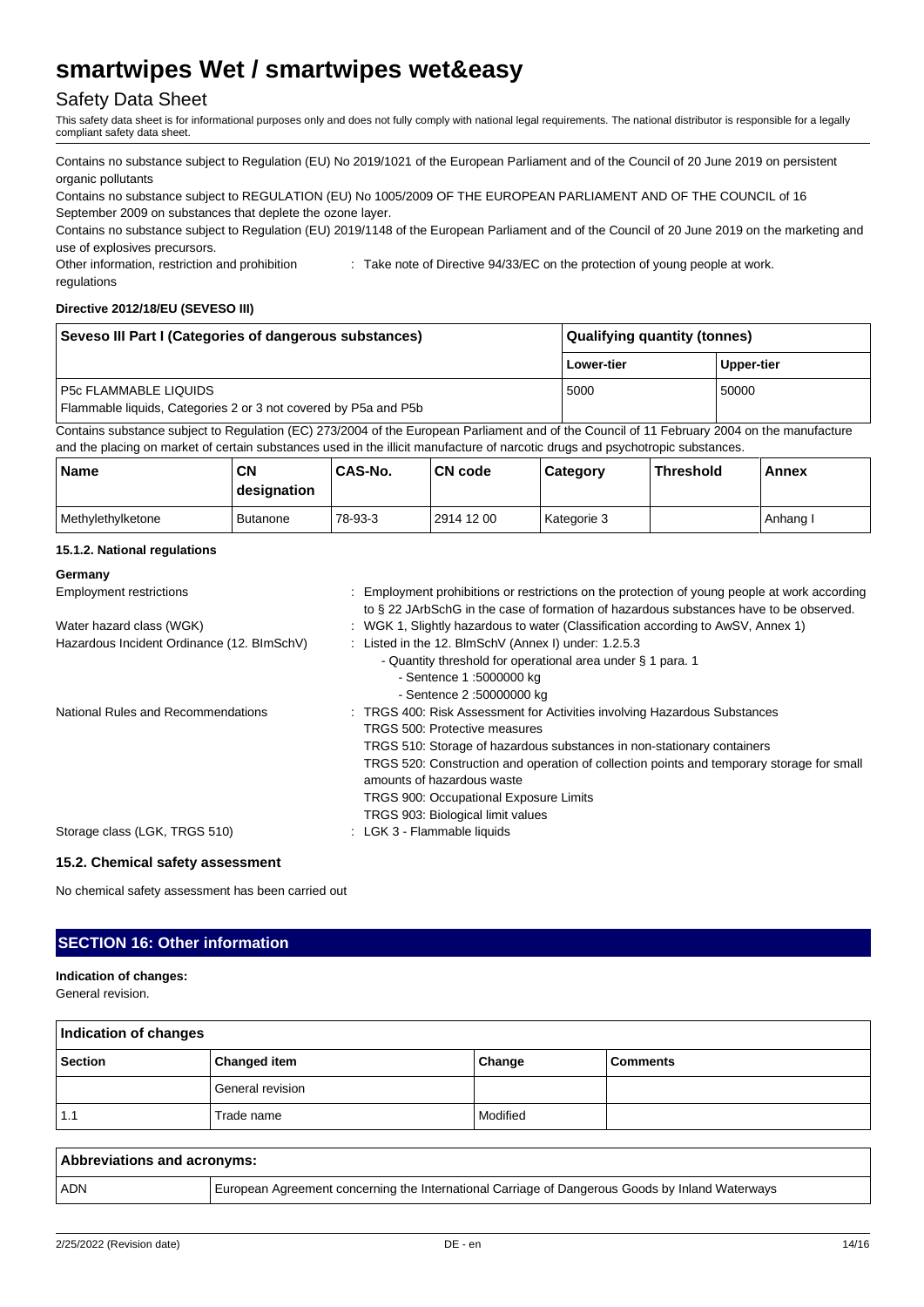## Safety Data Sheet

This safety data sheet is for informational purposes only and does not fully comply with national legal requirements. The national distributor is responsible for a legally compliant safety data sheet.

| <b>ADR</b>   | European Agreement concerning the International Carriage of Dangerous Goods by Road               |  |  |
|--------------|---------------------------------------------------------------------------------------------------|--|--|
| <b>BCF</b>   | <b>Bioconcentration factor</b>                                                                    |  |  |
| <b>CLP</b>   | Classification Labelling Packaging Regulation; Regulation (EC) No 1272/2008                       |  |  |
| <b>EC50</b>  | Median effective concentration                                                                    |  |  |
| <b>IATA</b>  | International Air Transport Association                                                           |  |  |
| <b>IMDG</b>  | International Maritime Dangerous Goods                                                            |  |  |
| <b>LC50</b>  | Median lethal concentration                                                                       |  |  |
| LD50         | Median lethal dose                                                                                |  |  |
| <b>PBT</b>   | Persistent Bioaccumulative Toxic                                                                  |  |  |
| <b>REACH</b> | Registration, Evaluation, Authorisation and Restriction of Chemicals Regulation (EC) No 1907/2006 |  |  |
| <b>RID</b>   | Regulations concerning the International Carriage of Dangerous Goods by Rail                      |  |  |
| <b>SDS</b>   | Safety Data Sheet                                                                                 |  |  |
| vPvB         | Very Persistent and Very Bioaccumulative                                                          |  |  |
| <b>ATE</b>   | <b>Acute Toxicity Estimate</b>                                                                    |  |  |
| <b>DNEL</b>  | Derived-No Effect Level                                                                           |  |  |
| <b>DMEL</b>  | Derived Minimal Effect level                                                                      |  |  |
| <b>IARC</b>  | International Agency for Research on Cancer                                                       |  |  |
| <b>LOAEL</b> | Lowest Observed Adverse Effect Level                                                              |  |  |
| <b>NOAEC</b> | No-Observed Adverse Effect Concentration                                                          |  |  |
| <b>NOAEL</b> | No-Observed Adverse Effect Level                                                                  |  |  |
| <b>NOEC</b>  | No-Observed Effect Concentration                                                                  |  |  |
| <b>OECD</b>  | Organisation for Economic Co-operation and Development                                            |  |  |
| PNEC         | <b>Predicted No-Effect Concentration</b>                                                          |  |  |
| <b>STP</b>   | Sewage treatment plant                                                                            |  |  |
| TLM          | Median Tolerance Limit                                                                            |  |  |

| Data sources                                 | : Information provided by the manufacturer. MSDSs of the suppliers. ECHA (European |
|----------------------------------------------|------------------------------------------------------------------------------------|
|                                              | Chemicals Agency).                                                                 |
| Department issuing data specification sheet: | : KFT Chemieservice GmbH                                                           |
|                                              | Im Leuschnerpark 3                                                                 |
|                                              | D-64347 Griesheim                                                                  |
|                                              | Phone: +49 6155-8981-400                                                           |
|                                              | Fax: +49 6155 8981-500                                                             |
|                                              | SDS Service: +49 6155 8981-522                                                     |
| Contact person                               | : Maximilian Gatterdam                                                             |

| Full text of H- and EUH-statements: |                                                                   |  |  |
|-------------------------------------|-------------------------------------------------------------------|--|--|
| Acute Tox. 3 (Oral)                 | Acute toxicity (oral), Category 3                                 |  |  |
| Aquatic Acute 1                     | Hazardous to the aquatic environment - Acute Hazard, Category 1   |  |  |
| Aquatic Chronic 2                   | Hazardous to the aquatic environment - Chronic Hazard, Category 2 |  |  |
| Eye Dam. 1                          | Serious eye damage/eye irritation, Category 1                     |  |  |
| Eye Irrit. 2                        | Serious eye damage/eye irritation, Category 2                     |  |  |
| Flam. Lig. 2                        | Flammable liquids, Category 2                                     |  |  |